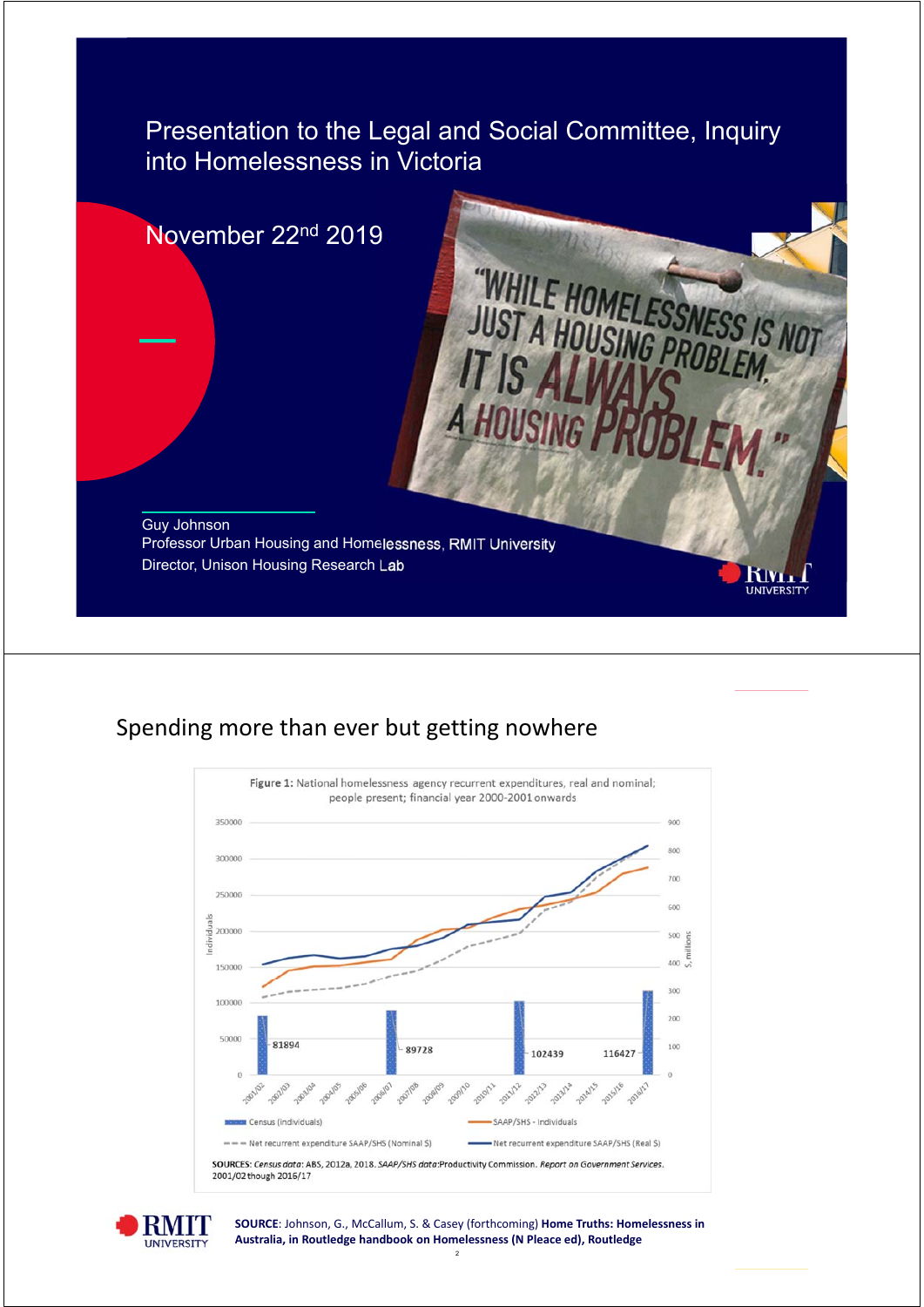## Affordable housing makes the biggest difference

Table 1: (Significant) effects of individual characteristics

| Risk factors^                                      | Preventative Factors^^                             |
|----------------------------------------------------|----------------------------------------------------|
| <b>ATSI</b>                                        | Year 12 or post school qual                        |
| <b>Ever in State care</b>                          | Time employed (%) past                             |
| Ever slept rough                                   | Ever diagnosed bipolar /                           |
| Recent job loss                                    | schizophrenia                                      |
| <b>Recent violence</b>                             | <b>Resident children</b>                           |
| <b>Alcohol consumption</b>                         | <b>Social Support</b>                              |
| Drug use                                           | <b>Community Housing</b>                           |
| ^ INCREASE probability of<br>entering homelessness | <b>PUBLIC HOUSING</b>                              |
|                                                    | ^ DECREASE probability of entering<br>homelessness |



3 SOURCE: Johnson, G. *et al.,* (2018). 'How do housing and labour markets affect individual homelessness?', in *Housing Studies,* 34**,** 1089‐1116

### Keeping housing is hard for some



Figure 3: Tenancy loss rates, by entry class (housing at allocation)



**SOURCE**: Johnson, G., McCallum, S. & Watson, J. (2019). *Who stays, who leaves and why? Occupancy patterns at Unison Housing between 2014 and 2016.* Unison Housing, Melbourne.

4